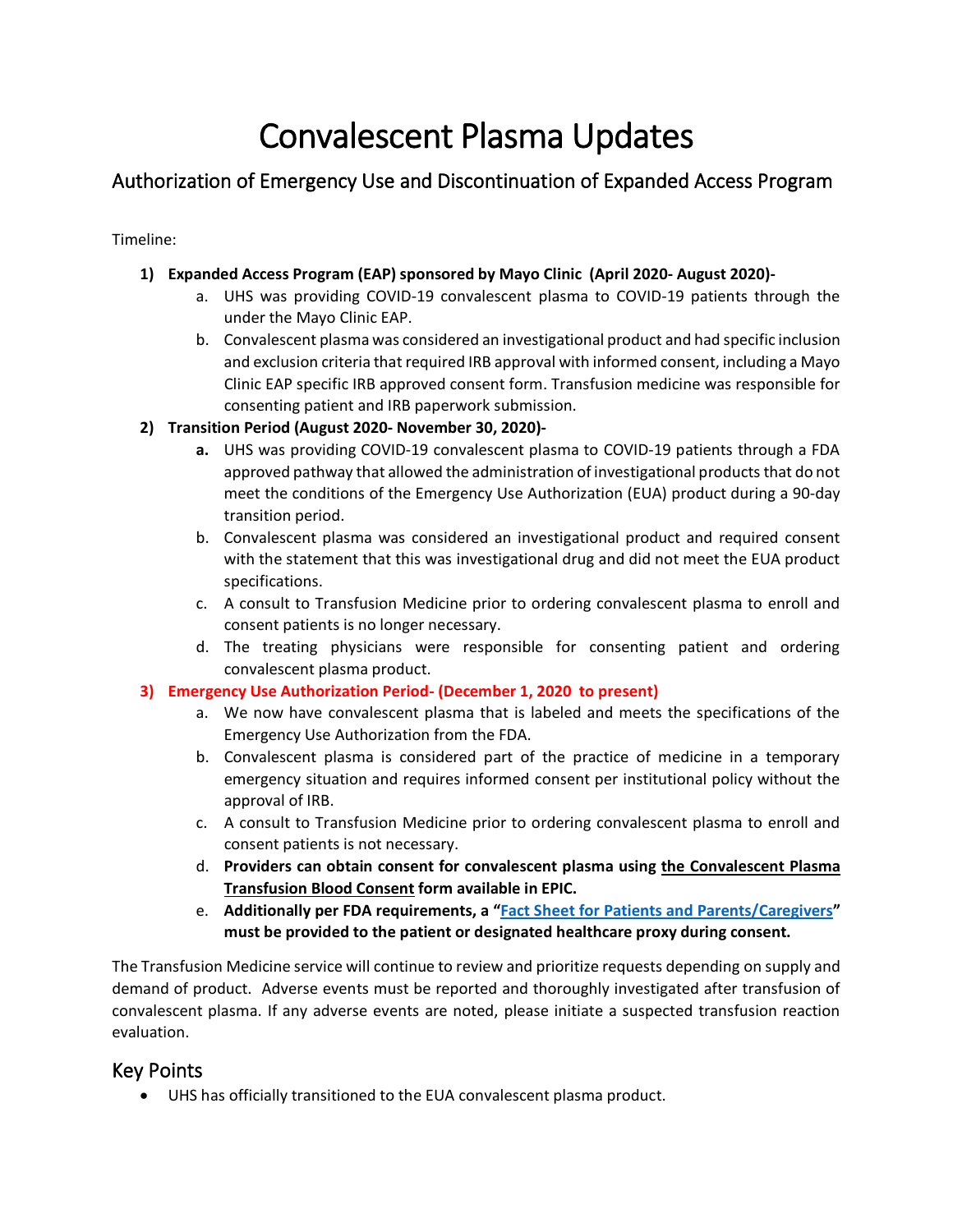- COVID-19 convalescent plasma provided under the EUA must meet certain conditions labeling of high titer or low titer anti-SARS-CoV-2 antibodies based on testing accepted by FDA under the EUA.
- FDA requirements for consent:
	- o Must communicate the following:
		- FDA has authorized emergency use of COVID-19 convalescent plasma, which is not an FDA-approved biological product.
		- The patient or caregiver has the option to accept or refuse administration of COVID-19 convalescent plasma.
		- plasma and the extent of such risk and benefits are unknown. The significant known and potential risk and benefits of COVID-19 convalescent
		- Information on available alternative treatments and the risk and benefits of those alternatives
	- o Must also provide recipients with the [Fact Sheet for Patients and Parents/Caregivers](https://www.fda.gov/media/141479/download)
- Providers should use the Convalescent Plasma Transfusion Blood Consent form.
	- o Consent form should be solely for the purpose of administering convalescent plasma
		- If the patient is consented for convalescent plasma in addition to other blood products, there should be two separate blood consent forms.
	- o Transfusion medicine will continue to review and prioritize requests depending on supply and demand.

Please review the updated protocol to obtain convalescent plasma for COVID-19 patients.

# UHS Updated Guide to Convalescent Plasma for the Treatment of Patients with COVID-19

## **1) Is my patient eligible for convalescent plasma? - UPDATED**

- a) There is no specific inclusion/exclusion criteria under the EUA
- b) COVID-19 Infectious Diseases Service consult for treatment with convalescent plasma is required (Pager: 210-203-4139)

## **2) How do I get convalescent plasma for my patient at UHS? - UPDATED**

- a) Consult to the Transfusion Medicine service is no longer necessary
- b) Consent the patient or healthcare proxy
	- i) Include information as per FDA requirements above
	- ii) Provide recipients with the Fact Sheet for Patients and Parents/Caregivers
- c) Use the UHS Convalescent Plasma Transfusion Blood Consent form
	- i) Signed consent form should be solely for the purpose of administering convalescent plasma
- d) Required pre-transfusion testing
	- i) A current blood type and a confirmatory blood type (ABO recheck) performed at UHS will be required prior to issue
		- (1) A type and screen is not required
- e) Order the product
	- i) Order plasma within EPIC
	- ii) Choose 1 unit for quantity
		- (1) Orders beyond 1 unit for patient will be reviewed by the Transfusion Medicine service based on patient status and supply and demand
	- iii) Enter justification for transfusion as "Convalescent plasma for COVID-19 critically ill patient"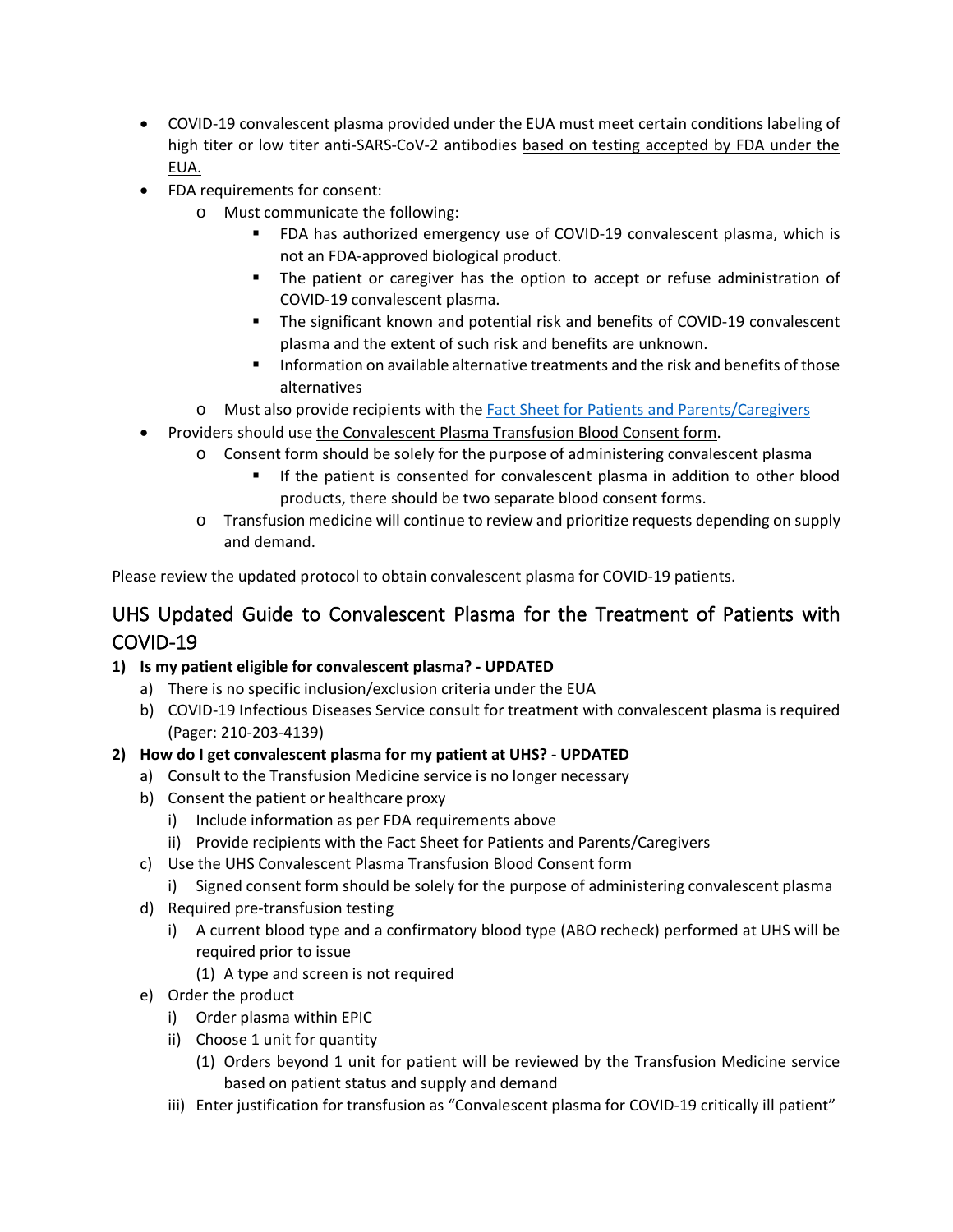f) All orders will be reviewed and prioritized by the Transfusion Medicine Team based on supply and demand

## **3) Administration – No changes**

- a) Follow UHS transfusion protocols
	- i) Nursing guidelines 3.100
	- ii) Corporate 9.02.01
- b) What is the volume transfused?
	- i) A single unit (200-400 mL) of ABO compatible plasma
- c) What is the recommended rate of transfusion?
	- i) 100 to 250 mL/hour (will take approximately 1-2 hours)
- d) Is premedication recommended?
	- i) No, however, patients may be pre-medicated with acetaminophen and diphenhydramine per routine practice.
	- ii) Blood bank will request the blood product from local blood supplier
		- (1) Turnaround time of obtaining product will depend on the availability of ABO compatible plasma

#### **4) Reporting adverse events – No changes**

- a) Initiate a suspected transfusion reaction for significant changes in vital signs or signs/symptoms from pre-infusion values
	- i) Refer to nursing guideline 3.100 and corporate policy 9.02.01
	- ii) Call the blood bank (210-743-4466) and initiate a suspected transfusion reaction evaluation

# Contact information:

Leslie Greebon, MD Transfusion Services Medical Director (Section Chief) Cell: 830-237-0943 [Greebon@uthscsa.edu](mailto:Greebon@uthscsa.edu) 

 Request to speak to Pathology/Transfusion Medicine Faculty University Hospital Blood Bank 210-743-4466

## Resources

**Fact sheet for patients and parents/caregivers - <https://www.fda.gov/media/141479/download>**

Fact sheet for health care providers - <https://www.fda.gov/media/141478/download>

Comparing EAP vs EUA: What you need to know <https://www.uscovidplasma.org/pdf/EAP%20vs%20EUA.pdf>

Expanded Access Program for Convalescent Plasma discontinues enrollment as FDA authorizes its emergency use - [https://newsnetwork.mayoclinic.org/discussion/expanded-access-program-for](https://newsnetwork.mayoclinic.org/discussion/expanded-access-program-for-convalescent-plasma-discontinues-enrollment-as-fda-authorizes-its-emergency-use/?_ga=2.152707449.1343930340.1598359160-2027740757.1593615238)[convalescent-plasma-discontinues-enrollment-as-fda-authorizes-its-emergency](https://newsnetwork.mayoclinic.org/discussion/expanded-access-program-for-convalescent-plasma-discontinues-enrollment-as-fda-authorizes-its-emergency-use/?_ga=2.152707449.1343930340.1598359160-2027740757.1593615238)[use/?\\_ga=2.152707449.1343930340.1598359160-2027740757.1593615238](https://newsnetwork.mayoclinic.org/discussion/expanded-access-program-for-convalescent-plasma-discontinues-enrollment-as-fda-authorizes-its-emergency-use/?_ga=2.152707449.1343930340.1598359160-2027740757.1593615238)